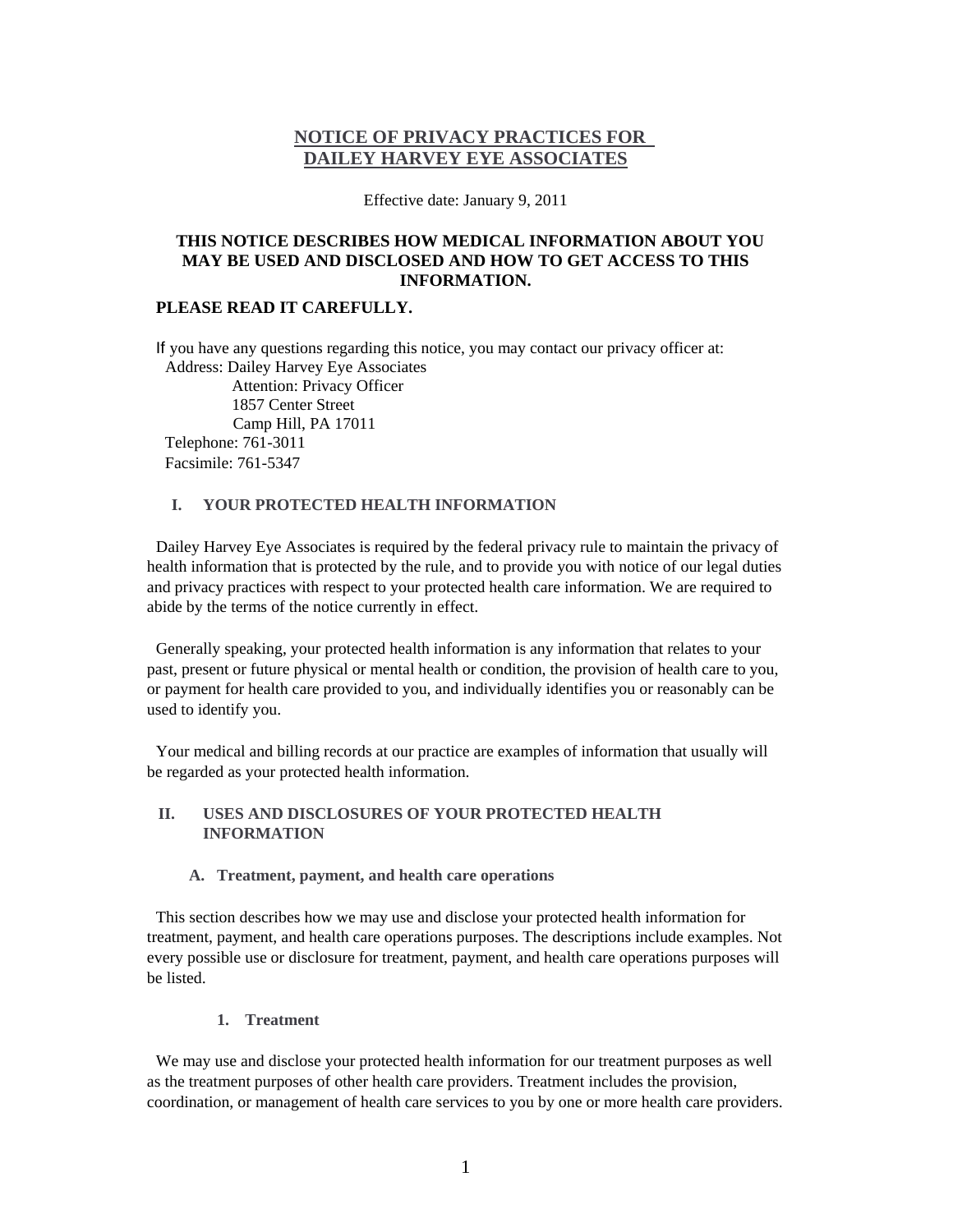#### Some examples of treatment uses and disclosures include:

- During an office visit, practice physicians and other staff involved your care may review your medical record and share and discuss your medical information with each other.
- We may share and discuss your medical information with an outside physician to whom we have referred you for care.
- We may share and discuss your medical information with an outside physician with whom we are consulting regarding you.
- We may share and discuss your medical information with an outside laboratory, radiology center, or other health care facility where we have referred you for testing.
- We may share and discuss your medical information with an outside home health agency, durable medical equipment agency or other health care provider to whom we have referred you for health care services and products.
- We may share and discuss your medical information with a hospital or other health care facility where we are admitting or treating you.
- We may share and discuss your medical information with another health care provider who seeks this information for the purpose of treating you.
- We may call patients by name from the waiting room when it is time for them to go to an examining room.
- We may contact you to provide reminders regarding appointments, glasses being in, and contact lens arrival. If no answer, we may leave a message on an answering machine.
- We may send you a post card as a reminder to schedule an appointment.

### **2. Payment**

We may use and disclose your protected health information for our payment purposes as well as the payment purposes of other health care providers and health plans. Payment uses and disclosures include activities conducted to obtain payment for the care provided to you or so that you can obtain reimbursement for that care, for example, from your health insurer. Some examples of payment uses and disclosures include:

- Sharing information with your health insurer to determine whether you are eligible for coverage or whether proposed treatment is a covered service.
- Submission of a claim form to your health insurer.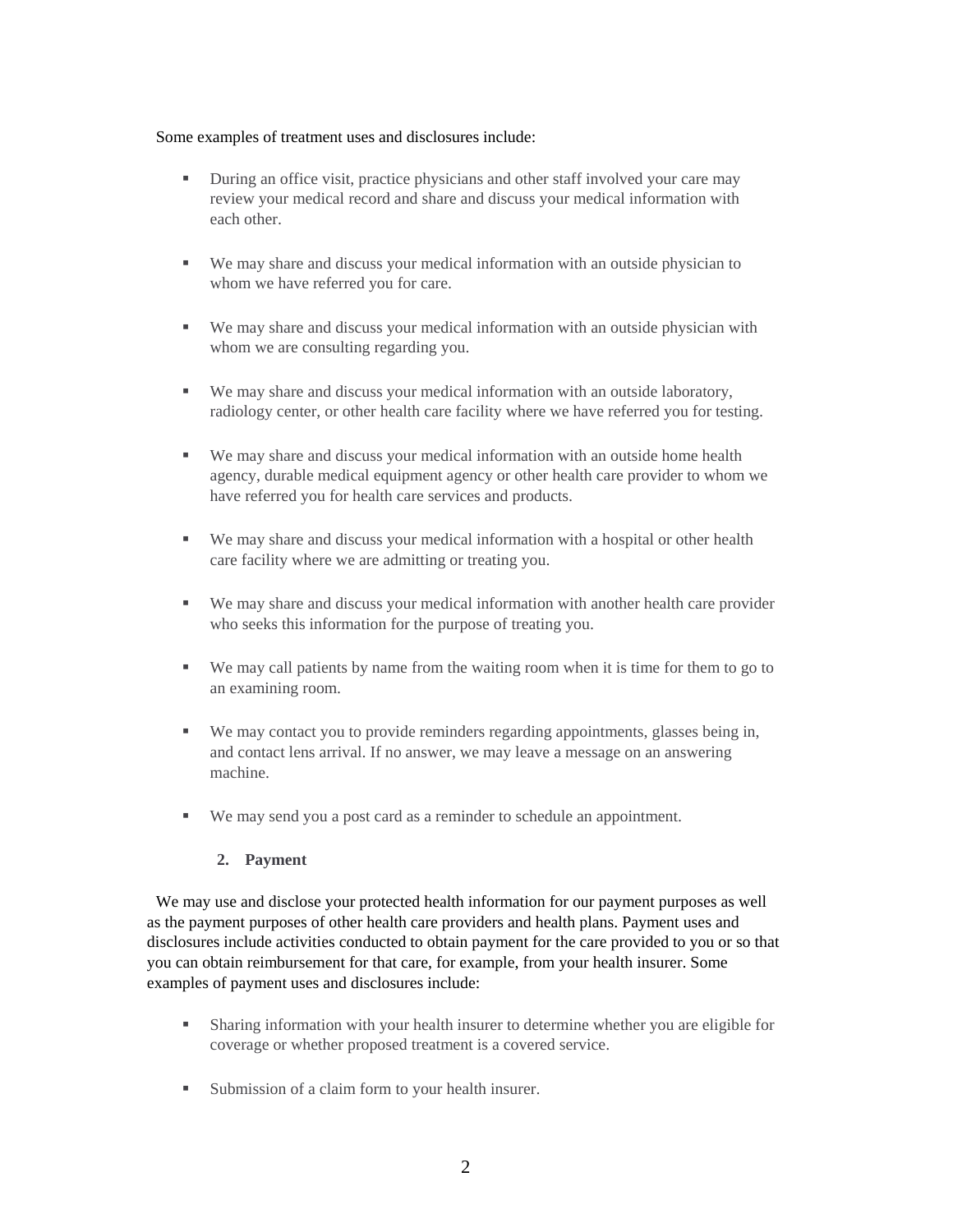- **Providing supplemental information to your health insurer so that your health insurer** can obtain reimbursement from another health plan under a coordination of benefits clause in your subscriber agreement.
- Sharing your demographic information (for example, your address) with other health care providers who seek this information to obtain payment for health care services provided to you.
- Mailing you bills in envelopes with our practice name and return address.
- **Provision of a bill to a family member for services rendered to you unless you specify** otherwise.
- Providing medical records and other documentation to your health insurer to support the medical necessity of a health service.
- Allowing your health insurer access to your medical record for a medical necessity or quality review audit.
- **Providing consumer reporting agencies with credit information (your name and address,** date of birth, social security number, payment history, account number, and our name and address).
- Providing information to a collection agency or our attorney for purposes of securing payment of a delinquent account.
- Disclosing information in a legal action for purposes of securing payment of a delinquent account.

#### **3. Health care operations**

We may use and disclose your protected health information for our health care operation purposes as well as certain health care operation purposes of other health care providers and health plans. Some examples of health care operation purposes include:

- Quality assessment and improvement activities.
- **Population based activities relating to improving health or reducing health care costs.**
- Reviewing the competence, qualifications, or performance of health care professionals.
- Conducting training programs for medical and other students.
- Accreditation, certification, licensing, and credentialing activities.
- Health care fraud and abuse detection and compliance programs.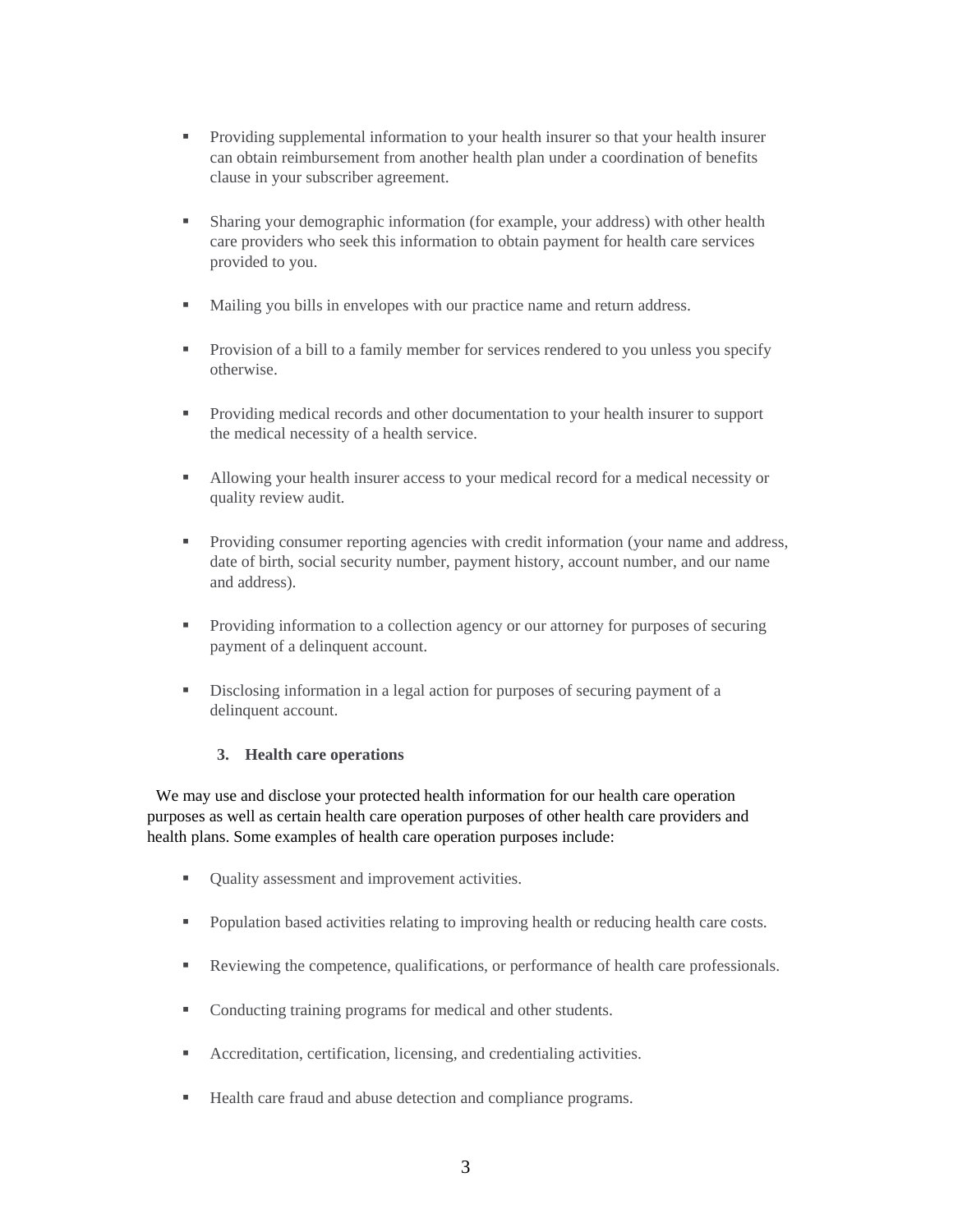- Conducting other medical review, legal services, and auditing functions.
- Business planning and development activities, such as conducting cost management and planning related analyses.
- Sharing information regarding patients with entities that are interested in purchasing our practice and turning over patient records to entities that have purchased our practice.
- Other business management and general administrative activities, such as compliance with the federal privacy rule and resolution of patient grievances.

## **B. Uses and disclosures for other purposes**

We may use and disclose your protected health information for other purposes. This section generally describes those purposes by category. Each category includes one or more examples. Not every use or disclosure in a category will be listed. Some examples fall into more than one category -not just the category under which they are listed.

## **1. Individuals involved in care or payment for care**

We may disclose your protected health information to someone involved in your care or payment for your care, such as a spouse, a family member, or close friend. For example, if you have surgery, we may discuss your physical limitations with a family member assisting in your post-operative care.

### **2. Notification purposes**

We may use and disclose your protected health information to notify, or to assist in the notification of, a family member, a personal representative, or another person responsible for your care, regarding a your location, general condition, or death. For example, if you are hospitalized, we may notify a family member of the hospital and your general condition. In addition, we may disclose your protected health information to a disaster relief entity, such as the Red Cross, so that it can notify a family member, a personal representative, or another person involved in your care regarding your location, general condition, or death.

### **3. Required by law**

We may use and disclose protected health information when required by federal, state, or local law. For example, we may disclose protected health information to comply with mandatory reporting requirements involving births and deaths, child abuse, disease prevention and control, vaccine-related injuries, medical device-related deaths and serious injuries, gunshot and other injuries by a deadly weapon or criminal act, driving impairments, and blood alcohol testing.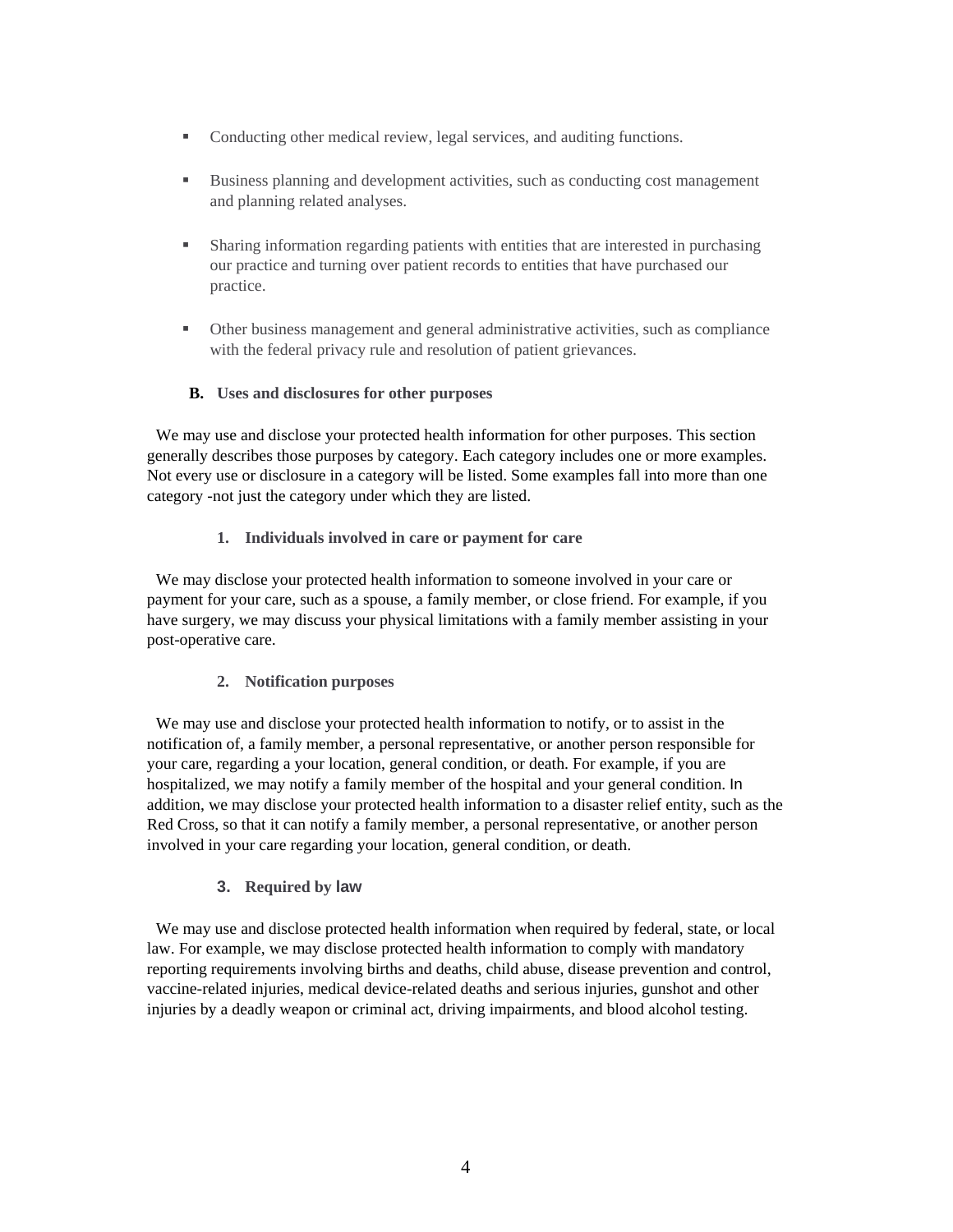### **4. Other public health activities**

We may use and disclose protected health information for public health activities, including:

- Public health reporting, for example, communicable disease reports.
- Child abuse and neglect reports.
- FDA-related reports and disclosures, for example, adverse event reports.
- Public health warnings to third parties at risk of a communicable disease or condition.
- OSHA requirements for workplace surveillance and injury reports.
	- **5. Victims of abuse, neglect or domestic violence**

We may use and disclose protected health information for purposes of reporting abuse, neglect or domestic violence in addition to child abuse, for example, reports of elder abuse to the Department of Aging or abuse of a nursing home patient to the Department of Public Welfare.

### **6. Health oversight activities**

We may use and disclose protected health information for purposes of health oversight activities authorized by law. These activities could include audits, inspections, investigations, licensure actions, and legal proceedings. For example, we may comply with a Drug Enforcement Agency inspection.

### **7. Jndicial and administrative proceedings**

We may use and disclose protected health information disclosures in judicial and administrative proceedings in response to a court order or s, discovery request or other lawful process. For example, we may comply with a court order to testify in a case at which your medical condition is at issue.

### **8. Law enforcement purposes**

We may use and disclose protected health information for certain law enforcement purposes including to:

- Comply with legal process, for example; a search warrant.
- Comply with a legal requirement, for example, mandatory reporting of gun shot wounds.
- Respond to a request for information for identification/location purposes.
- Respond to a request for information about a crime victim.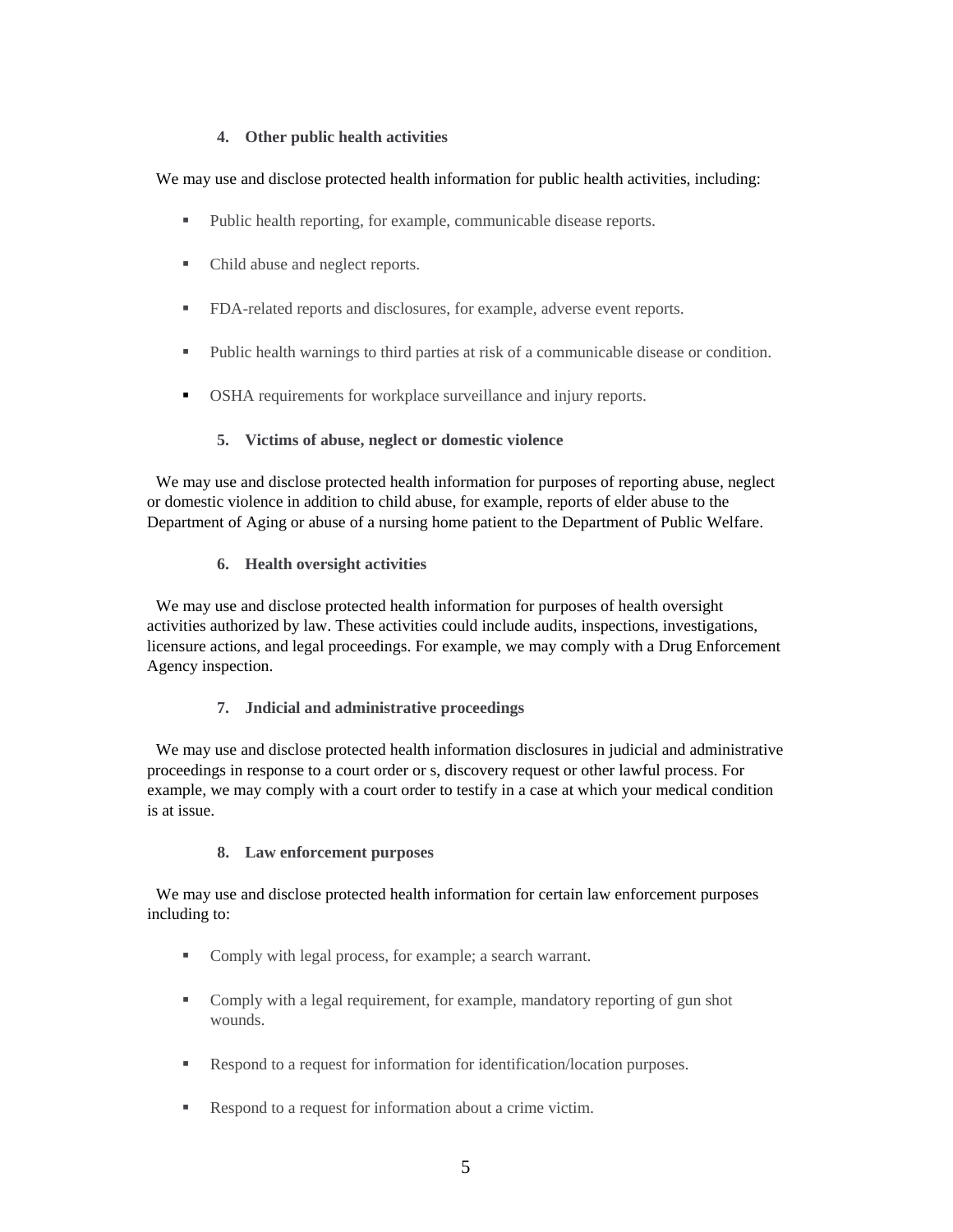- Report a death suspected to have resulted from criminal activity.
- Provide information regarding a crime on the premises.
- Report a crime in an emergency

### **9. Coroners and medical examiners**

We may use and disclose protected health information for purposes of providing information to a coroner or medical examiner for the purpose of identifying a deceased patient, determining a cause of death, or facilitating their performance of other duties required by law.

#### **10. Funeral directors**

We may use and disclose protected health information for purposes of providing information to funeral directors as necessary to carry out their duties.

#### **11. Organ and tissue donation**

For purposes of facilitating organ, eye and tissue donation and transplantation, we may use protected health information and disclose protected health information to entities engaged in the procurement, banking, or transplantation of cadaveric organs, eyes, or tissue.

#### **12. Threat to public safety**

We may use and disclose protected health information for purposes involving a threat to public safety, including protection of a third party from harm and identification and apprehension of a criminal. For example, in certain circumstances, we are required by law to disclose information to protect someone from imminent serious harm.

#### **13. Specialized government functions**

We may use and disclose protected health information for purposes involving specialized government functions including:

- **Military and veterans activities.**
- National security and intelligence.
- **Protective services for the President and others.**
- **Medical suitability determinations for the Department of State.**
- Correctional institutions and other law enforcement custodial situations.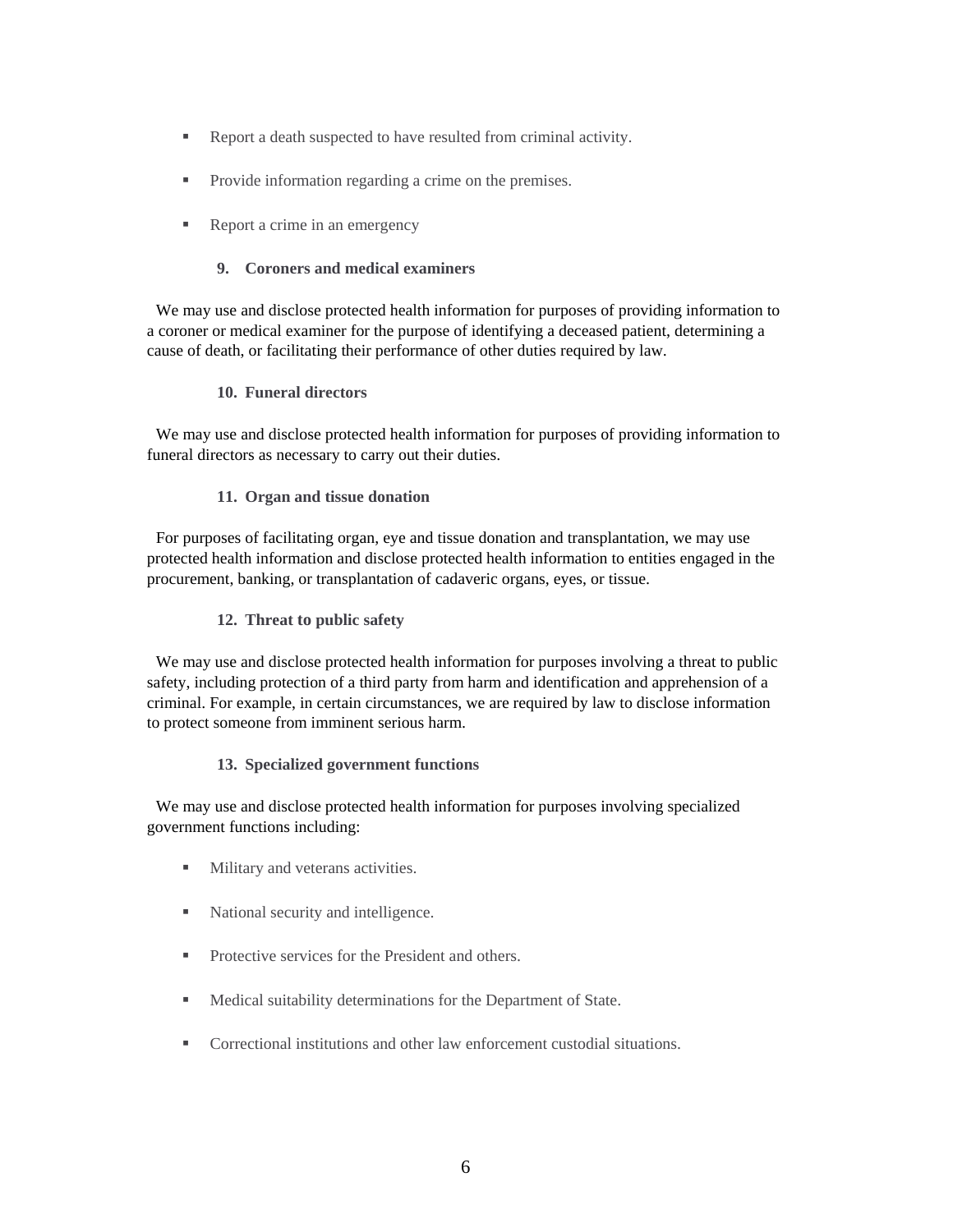#### **14. Workers' compensation and similar programs**

We may use and disclose protected health information as authorized by and to the extent necessary to comply with laws relating to workers' compensation or similar programs, established by law, that provide benefits for work-related injuries or illness without regard to fault. For example, this would include submitting a claim for payment to your employer's workers' compensation carrier if we treat you for a work injury.

#### **15. Business associates**

Certain functions of the practice are performed by a business associate such as a billing company, an accountant firm , or a law firm. We may disclose protected health information to our business associates and allow them to create and receive protected health information on our behalf. For example, we may share with our billing company information regarding your care and payment for your care so that the company can file health insurance claims and bill you or another responsible party.

#### **16. Creation of de-identified information**

We may use protected health information about you in the process of de-identifying the information. For example, we may use your protected health information in the process of removing those aspects which could identify you so that the information can be disclosed to a researcher without your authorization.

#### **17. Incidental disclosures**

We may disclose protected health information as by-product of an otherwise permitted use or disclosure. For example, other patients may overhear your name being paged in the waiting room.

[Other possible categories: facility directory, limited data sets, and research]

**C. Uses and disclosures with authorization** 

For all other purposes which do not fall under a category listed under sections III.A and III.B, we will obtain your written authorization to use or disclose your protected health information. Your authorization can be revoked at any time except to the extent that we have relied on the authorization.

### **III. PATIENT PRIVACY RIGHTS**

#### **A. Further restriction on use or disclosure**

You have a right to request that we further restrict use and disclosure of your protected health information (i) to carry out treatment, payment, or health care operations, (ii) to someone who is involved in their care or the payment for your care, or (iii) for notification purposes. We are not required to agree to a request for a further restriction.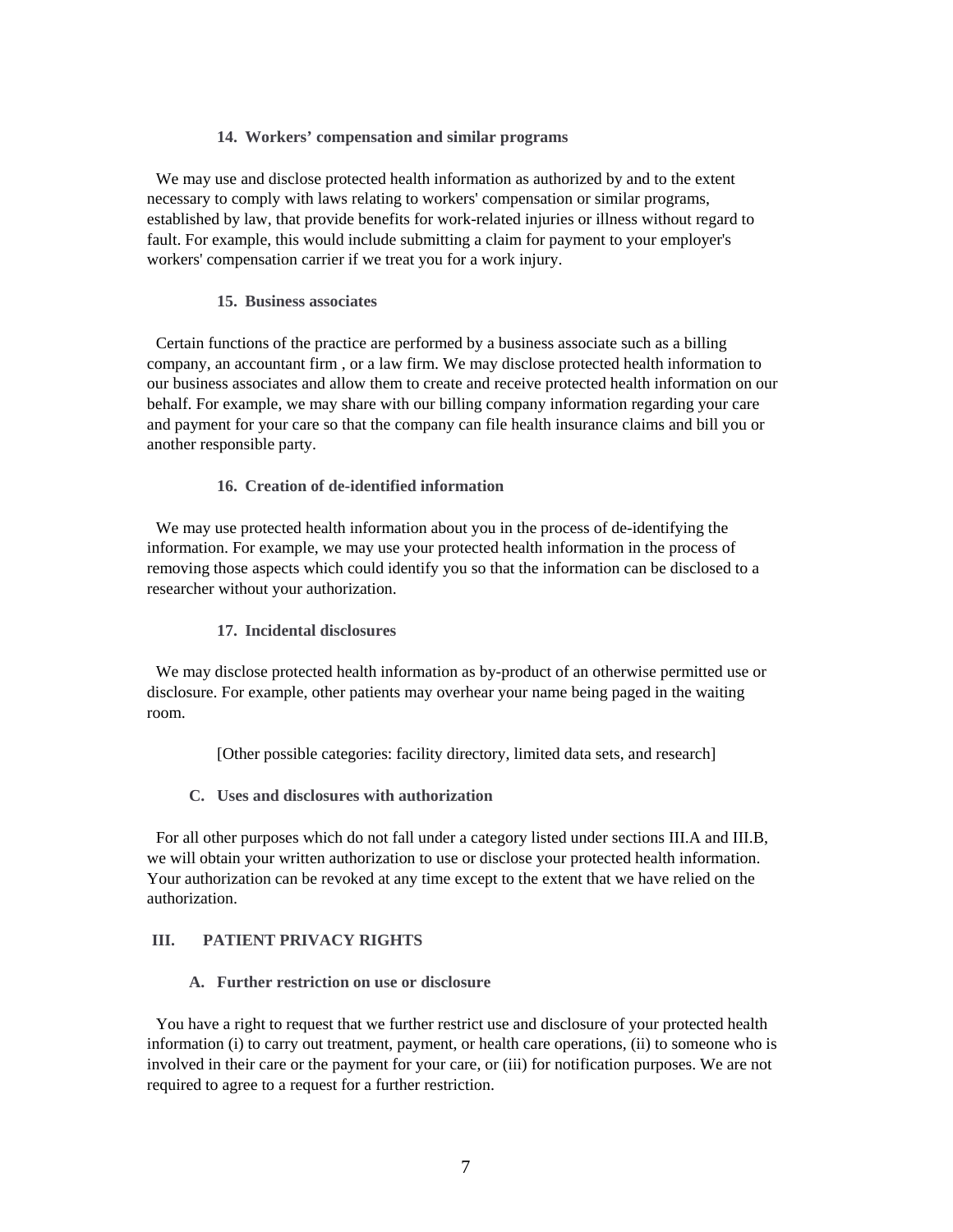To request a further restriction, you must submit a written request to our privacy officer. The request must tell us: (a) what information the you want restricted; (b) how you want the information restricted; and (c) to whom you want the restriction to apply.

#### **B. Confidential communication**

You have a right to request that we communicate your protected health information to you by a certain means or at a certain location. For example, you might request that we only contact you by mail or at work. We are not required to agree to requests for confidential communications that are unreasonable.

To make a request for confidential communications, you must submit a written request to our privacy officer. The request must tell us how or where you want to be contacted. In addition, if another individual or entity is responsible for payment, the request must explain how payment will be handled.

#### **C. Accounting of disclosures**

You have a right to obtain, upon request, an "accounting" of certain disclosures of your protected health information by us (or a business associate for us). This right is limited to disclosures within six years of the request and other limitations. Also in limited circumstances we may charge you for providing the accounting. To request an accounting, you must submit a written request to our privacy officer. The request should designate the applicable time period.

#### **D. Inspection and copying**

You have a right to inspect and obtain a copy of your protected health information that we maintain in a designated records set. This right is subject to limitations and we may impose a charge for the labor and supplies involved in providing copies.

To exercise your right of access, you must submit a written request to our privacy officer. The request must: (a) describe the health information to which access is requested, (b) state how you want to access the information, such as inspection, pick-up of copy, mailing of copy, (c) specify any requested form or format, such as paper copy or an electronic means, and (d) include the mailing address, if applicable.

#### **E. Right to amendment**

You have a right to request that we amend protected health information that we maintain about you in a designated records set if the information is incorrect or incomplete. This right is subject to limitations. To request an amendment, you must submit a written request to our privacy officer. The request must specify each change that the you want and provide a reason to support each requested change.

#### **F. Paper copy of privacy notice**

You have a right to receive, upon request, a paper copy of our Notice of *Privacy* Practices. To obtain a paper copy, contact our privacy officer.